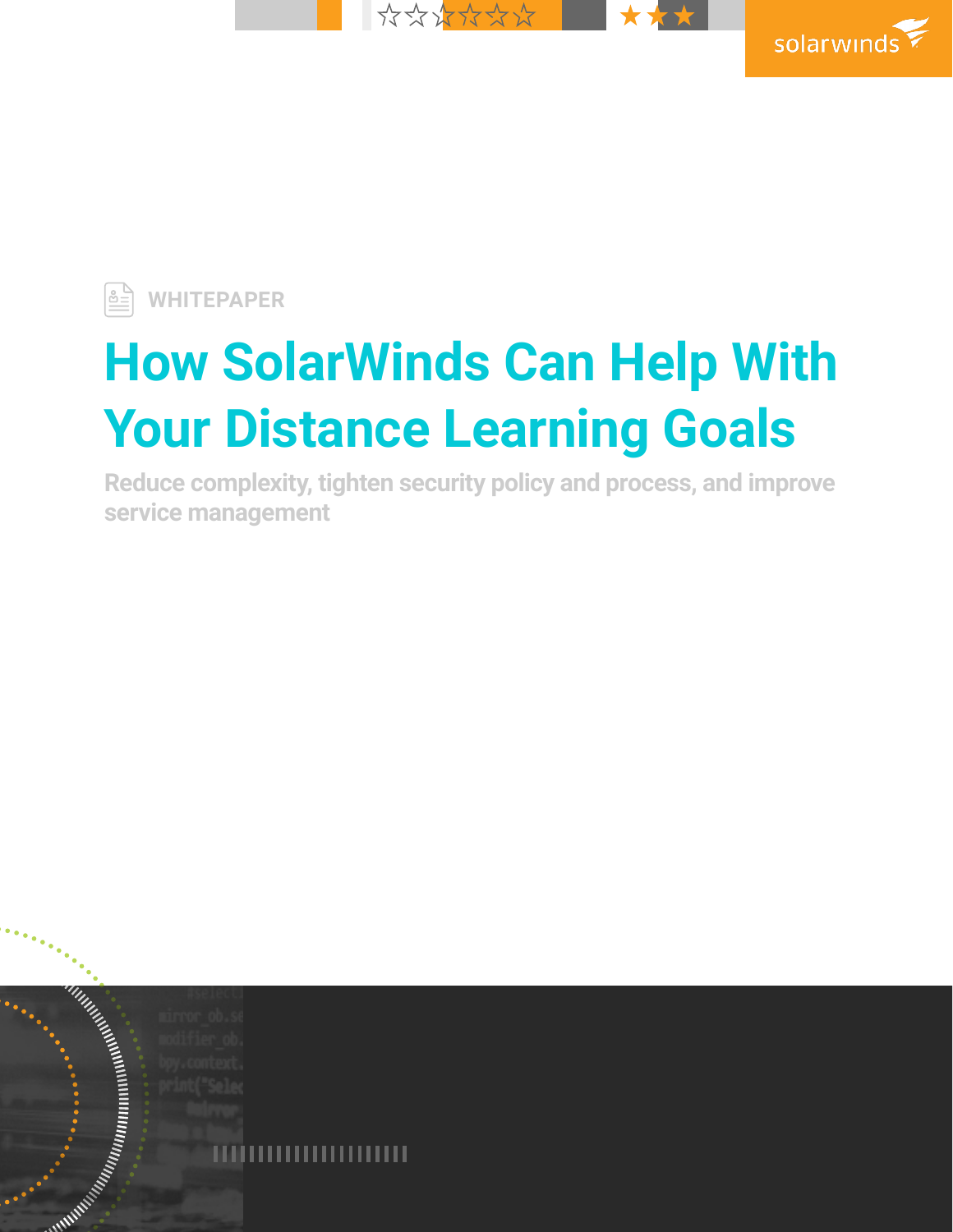////////////////

WHITEPAPER: HOW SOLARWINDS CAN HELP WITH YOUR DISTANCE LEARNING GOALS

# **How SolarWinds Can Help With Your Distance Learning Goals**

We're clearly in unique times. As schools began the 2020 - 2021 school year, many students and teachers had to learn how to learn and teach remotely. One of the most important aspects of this remote learning scenario is connectivity.

At the end of the day, if the connection is slow or lost, teachers can't teach and students can't learn. It's as simple as that.

Adding to the challenge are school systems—and students—grappling with obstacles for the first time that many larger, corporate organizations have already overcome. How does an elementary school student issue a trouble ticket if she cannot access the assignment? How does a college student know if his seemingly lagging computer is due to an issue with his computer's performance or a performance issue in the university network or infrastructure?

Fortunately, schools are similar to corporate enterprise organizations in their technology makeup. School systems from K – 12 to higher education have PCs, servers, storage devices, and applications, and they must implement IT security as fervently as large corporate environments.

The priorities are similar as well: reduce complexity, tighten security policy and process, and improve service management. School systems must monitor applications and websites, understand traffic activity, and be certain their networks are operating as expected.

School systems have an additional priority: speed. Remember, if teachers can't connect, students can't learn, and vice versa. The quicker issues are resolved, the quicker students and teachers can continue to learn and teach.

Luckily, SolarWinds offers a broad range of products built to help with these priorities, including the need to resolve issues quickly and decisively.

For example, SolarWinds offers the following tools and capabilities:

- SolarWinds<sup>®</sup> Server & Application Monitor (SAM) provides in-depth application and server performance information
- SolarWinds Web Performance Monitor (WPM) is designed to find and fix internal and external website and web application performance issues
- SolarWinds Pingdom® monitors website performance as well as users' digital experiences
- SolarWinds Network Performance Monitor (NPM) provides deep insight into all aspects of the network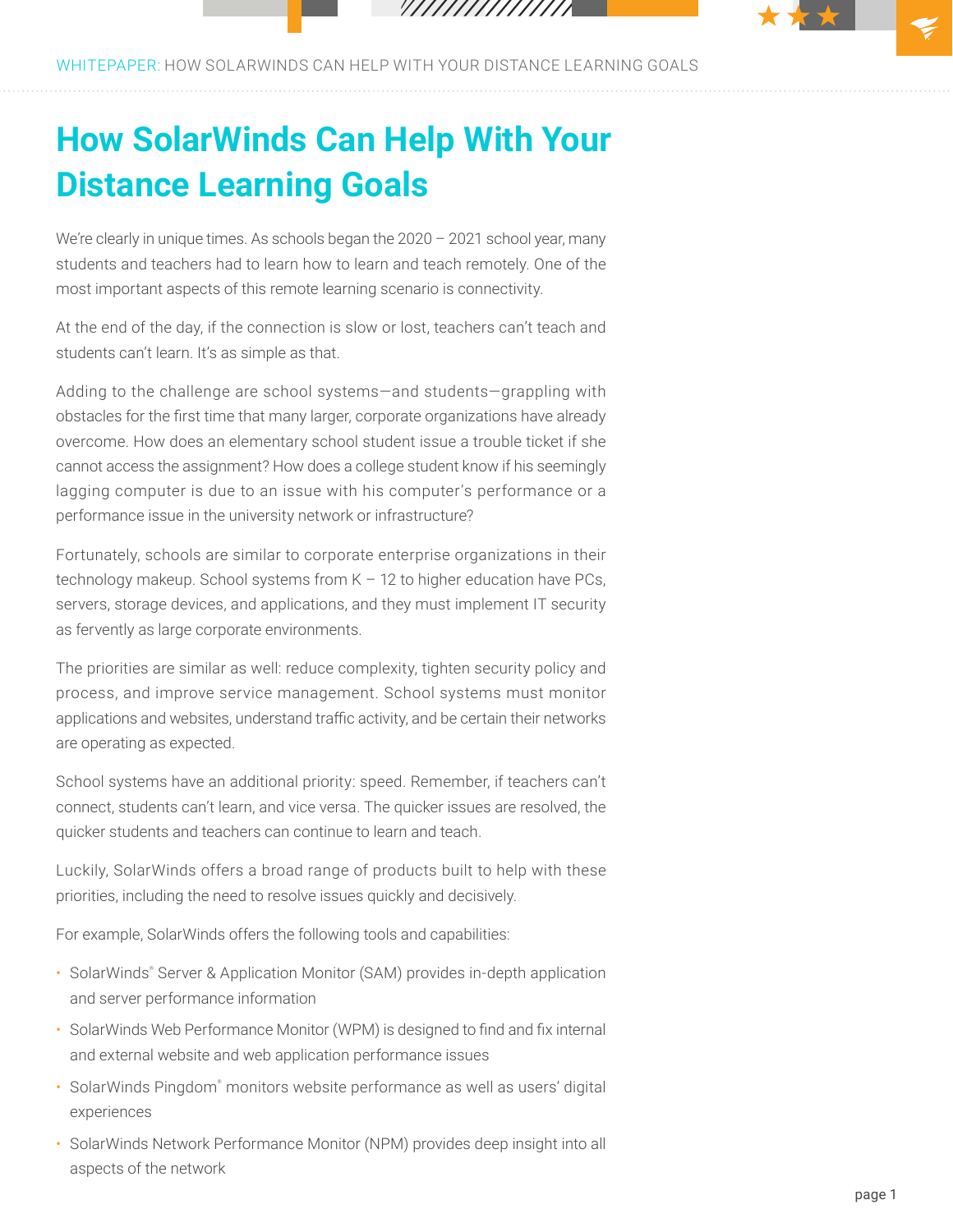- SolarWinds Network Configuration Manager (NCM) helps save time and money by automating network configuration management and backup tasks
- SolarWinds Security Event Manager (SEM) provides centralized log collection and normalization as well as automated threat detection and response
- SolarWinds Web Help Desk® is an easy-to-use help desk ticketing and asset management software
- SolarWinds Service Desk is a software as a service (SaaS), cloud-based help desk and ticking solution
- SolarWinds Dameware® is a remote-control software designed to let the IT team take control of a user's system to troubleshoot problems in real time

Let's take a closer look.

# PRODUCTS IN DEPTH

#### **Server & Application Monitor (SAM)**

At the end of the day, one of the most important questions any IT team member will need to answer is whether or not an application or service is up and running. This is precisely the information SAM provides, plus a lot more.

In a nutshell, SAM monitors applications and the servers and processes associated with them, allowing education IT teams to visualize application performance across the environment. In the past, the administrator would have to ping applications to detect latencies; the information provided by SAM goes much deeper, allowing the administrator to see how the applications are communicating with one another.

With SAM, the IT team can see latencies, packet loss, and even the dependencies relying on each application—such as servers and storage—to see how these pieces contribute to application performance. SAM can even monitor resources within the cloud.

SAM comes with more than 1,200 application templates and allows IT teams to quickly and easily create custom templates.

#### **Web Performance Monitor (WPM)**

If a student can't log in to the system, they won't be able to sign up for classes and learn. This is what WPM monitors and ensures—it's designed to make sure users can access applications effectively and accomplish their objectives. How do internal and external webpages load for users outside your network, and are they functioning properly? WPM tells them all this information.

WPM even provides historical information—if an application slows or stops, the team can compare the time when it was working to when it wasn't to quickly determine the root cause of the issue. WPM provides the ability to test different sites from different locations, including from within the cloud.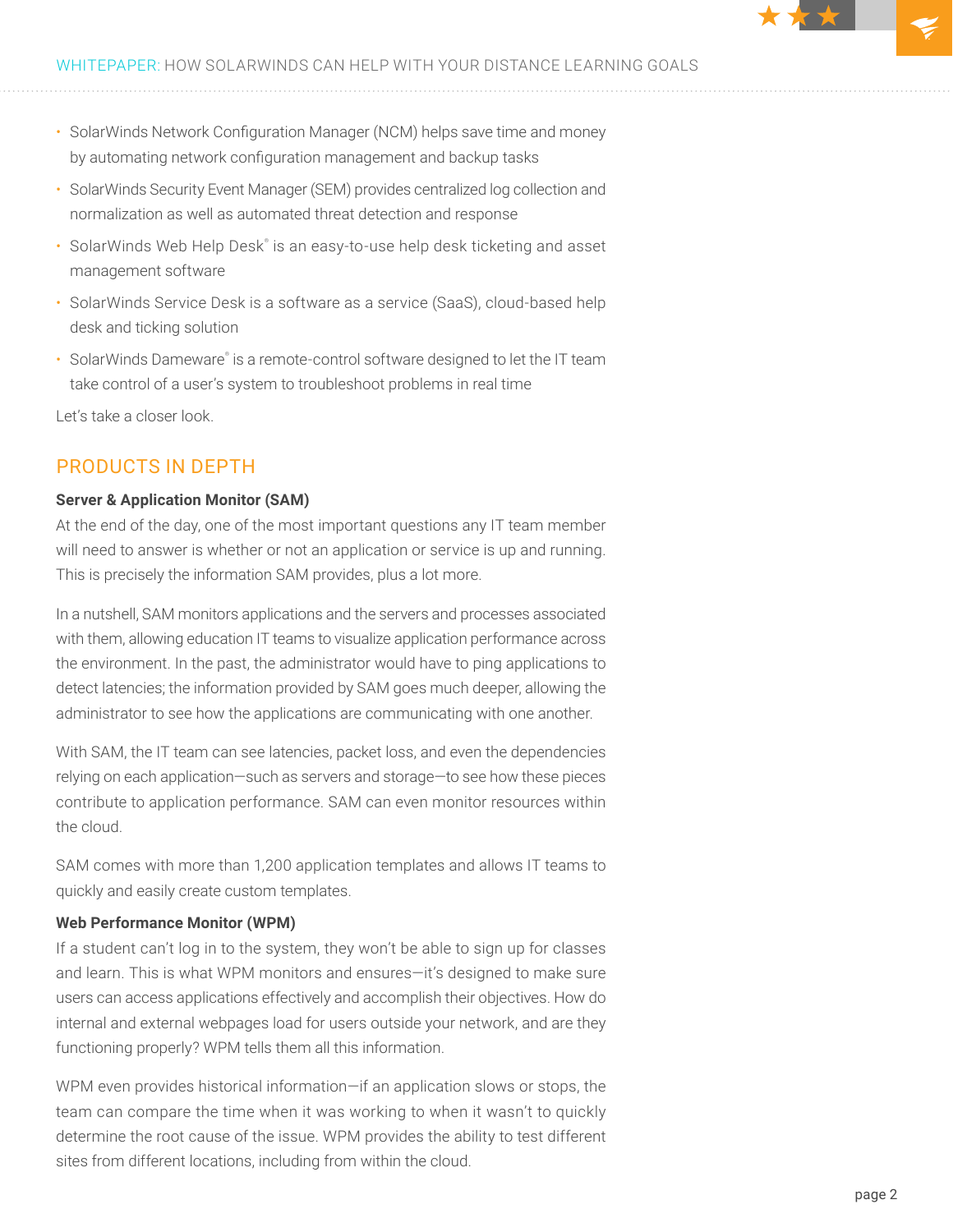///////////////

# WHITEPAPER: HOW SOLARWINDS CAN HELP WITH YOUR DISTANCE LEARNING GOALS

#### **Pingdom**

Like WPM, Pingdom monitors web performance, but Pingdom includes synthetic transactions and is available as a SaaS offering. Pingdom allows the IT team to access a highly detailed product console and perform real-time monitoring to ensure students and teachers can access the necessary sites and resources. With Pingdom, the IT team can monitor traffic from individual users at unique times, view application performance across the entire technology stack, see how end users are seeing web applications, and even create a range of dashboard views—for the technical team or the management team—providing an overview of web application performance.

#### **Network Performance Monitor (NPM)**

NPM is considered the "best practice" product for network monitoring because it helps ensure IT teams can quickly identify and resolve network performance issues. NPM monitors all network devices, from firewalls, routers, and switches down to individual ports. Increased visibility is helpful for troubleshooting issues, and alerts let you know where to troubleshoot if there are performance issues.

Want to see if your network and infrastructure are operational? NPM does that. Want to know what "normal" traffic looks like and what traffic levels well beyond normal look like? NPM does that. Want to quickly and easily find out what's causing network issues or slowing down applications? NPM does that. Finally, do you want a summary view of all this information? NPM does that, too.

# **Network Configuration Manager (NCM)**

The primary value of NCM is its ability to automate network configuration management and backup tasks, which can save the IT team inordinate amounts of time and money. For example, NCM can tell the team if there are any non-matching configurations among devices, when the change happened, and who made the change, and it can then quickly and easily correct the misconfiguration.

NCM provides automated configuration backups, which can be helpful in restoring network operation or recovering from an outage. The solution can also determine which devices are running which configurations. NCM helps the team manage policies and compliance requirements, and—the Holy Grail for many IT admins—with NCM, the team can change a configuration in one location and have it updated across all affected devices.

### **Security Event Manager (SEM)**

IT compliance is an underlying requirement for schools because of audit requirements and threats of ransomware and the like. An all-in-one security information and event management (SIEM) solution for log collection, alerting, analysis, and reporting, SEM is designed to help schools identify and respond to unusual events and demonstrate compliance. SEM helps with detection of unusual patterns, automated incident analysis and response, and compliance reporting.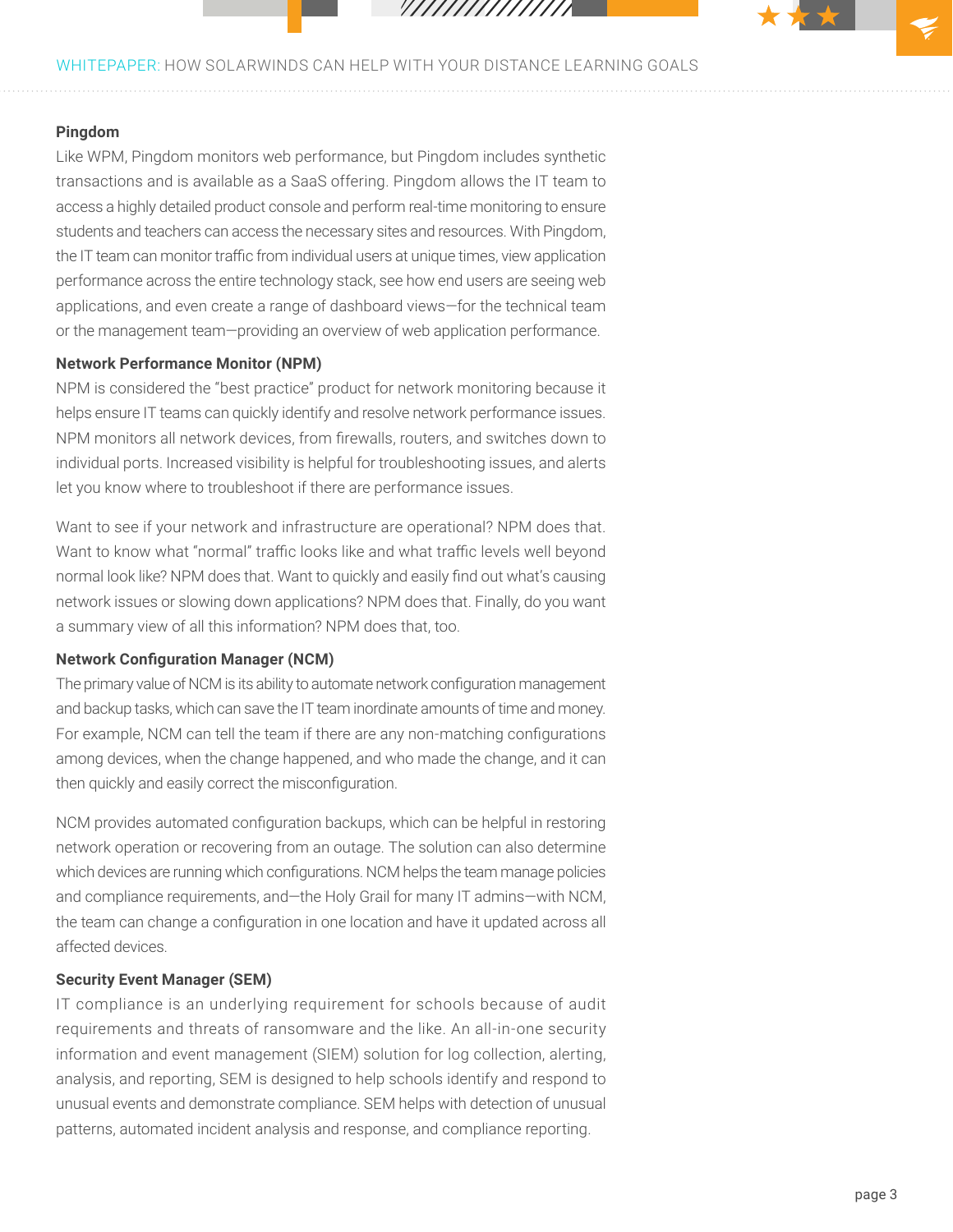# WHITEPAPER: HOW SOLARWINDS CAN HELP WITH YOUR DISTANCE LEARNING GOALS

#### **Web Help Desk/Service Desk**

Customer support and IT service delivery are crucial for the IT team to provide effective customer service, and they're also crucial to establishing trust with students and teachers regarding the IT team's ability to meet increasing demands.

This is precisely what an effective service desk can provide and what SolarWinds delivers through its Web Help Desk and Service Desk offerings.

Both solutions offer automated ticketing, a centralized knowledge base of ticketing issues—so the system can learn and solve repeated issues more quickly—and the ability to track and manage IT assets. In fact, each offering's incident management capability consolidates, manages, and prioritizes incoming tickets.

These solutions also offer ease and standardization—the service catalog standardizes the service request and fulfillment processes—and the users' service portal serves as a single place to submit tickets and requests.

Whether the organization prefers an on-premises solution or one offered as a SaaS solution, SolarWinds meets the need with both.

#### **Dameware**

The final piece of the distance learning puzzle is Dameware.

The importance of being able to remotely access a student's or teacher's computer can't be overstated. Most organizations are currently understaffed, and many staff members are working remotely. Having the ability to troubleshoot a problem in real time by "taking over" an end user's device is exactly what Dameware does.